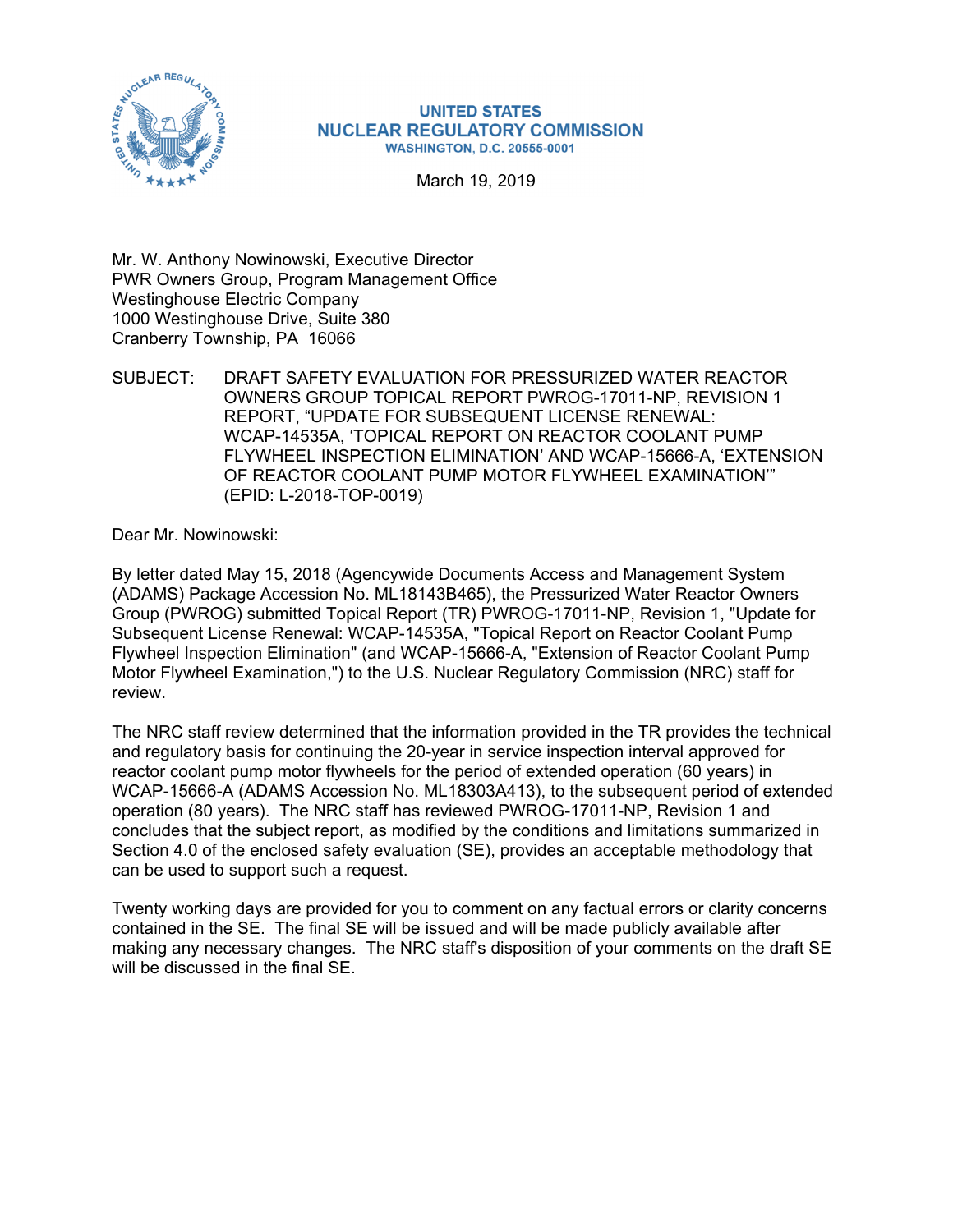changes.

If you have any questions, please contact Jason Drake at 301-415-8378.

Sincerely,

*/RA* 

Dennis C. Morey, Chief Licensing Processes Branch Division of Licensing Projects Office of Nuclear Reactor Regulation

Docket No. 99902037

Enclosure: Draft SE